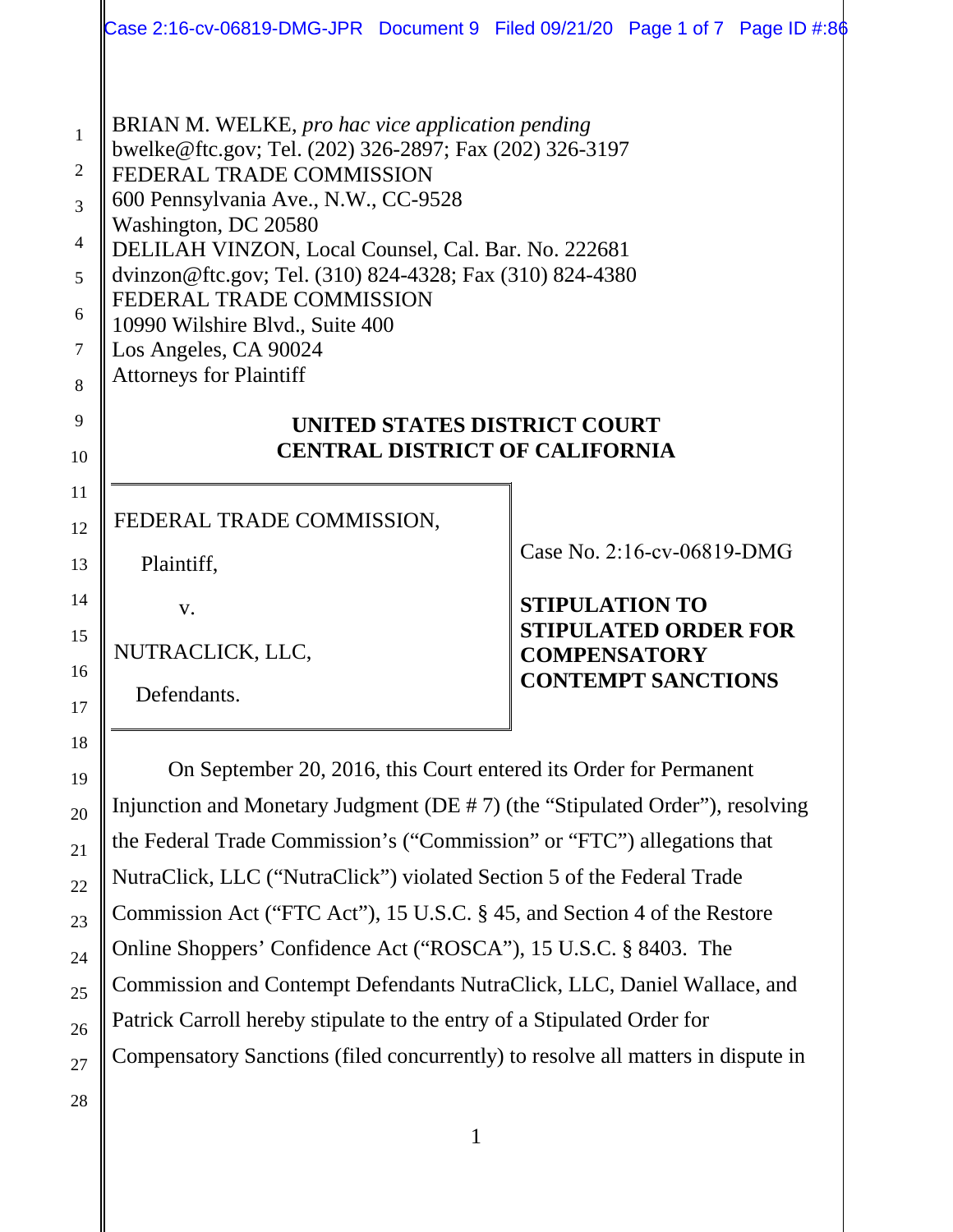this action between them. The terms of the accompanying Proposed Order follow 1  $\overline{2}$ below. 3 SO STIPULATED AND AGREED:  $\overline{4}$ 5 **FOR PLAINTIFF:** 6  $\overline{7}$ Date: 9/21/2020 8 **BRIAN M. WELKE** DELILAH VINZON  $\mathbf Q$ Attorneys for Plaintiff Federal Trade Commission 10 **ONTEMPT DEFENDANTS:** FOR C 11 Date:  $9 - 16 - 20$ 12 LEONARD L. GORDON, ESO. 13 ELLEN TRAUPMAN BERGE, ESO. 14 Venable LLP 15 Attorneys for Defendant NutraClick, LLC 16 17 CONTEMPT DEFENDANTS DANIEL WALLACE AND NUTRACLICK, LLC 18 Date: 9/16/2020 19 DANIEL WALLACE, INDIVIDUALLY 20 AND AS AN OFFICER OF NUTRACLICK, LLC 21 22 CONTEMPT DEFENDANT PATRICK CARROLL: 23 Date:  $9/16/2020$ 24 PATRICK CARROLL, INDIVIDUALLY AND AS AN OFFICER OF NUTRACLICK, LLC 25  $\prime\prime$ 26  $\frac{1}{2}$  $\frac{1}{2}$ 27  $\prime\prime$ 28  $\overline{2}$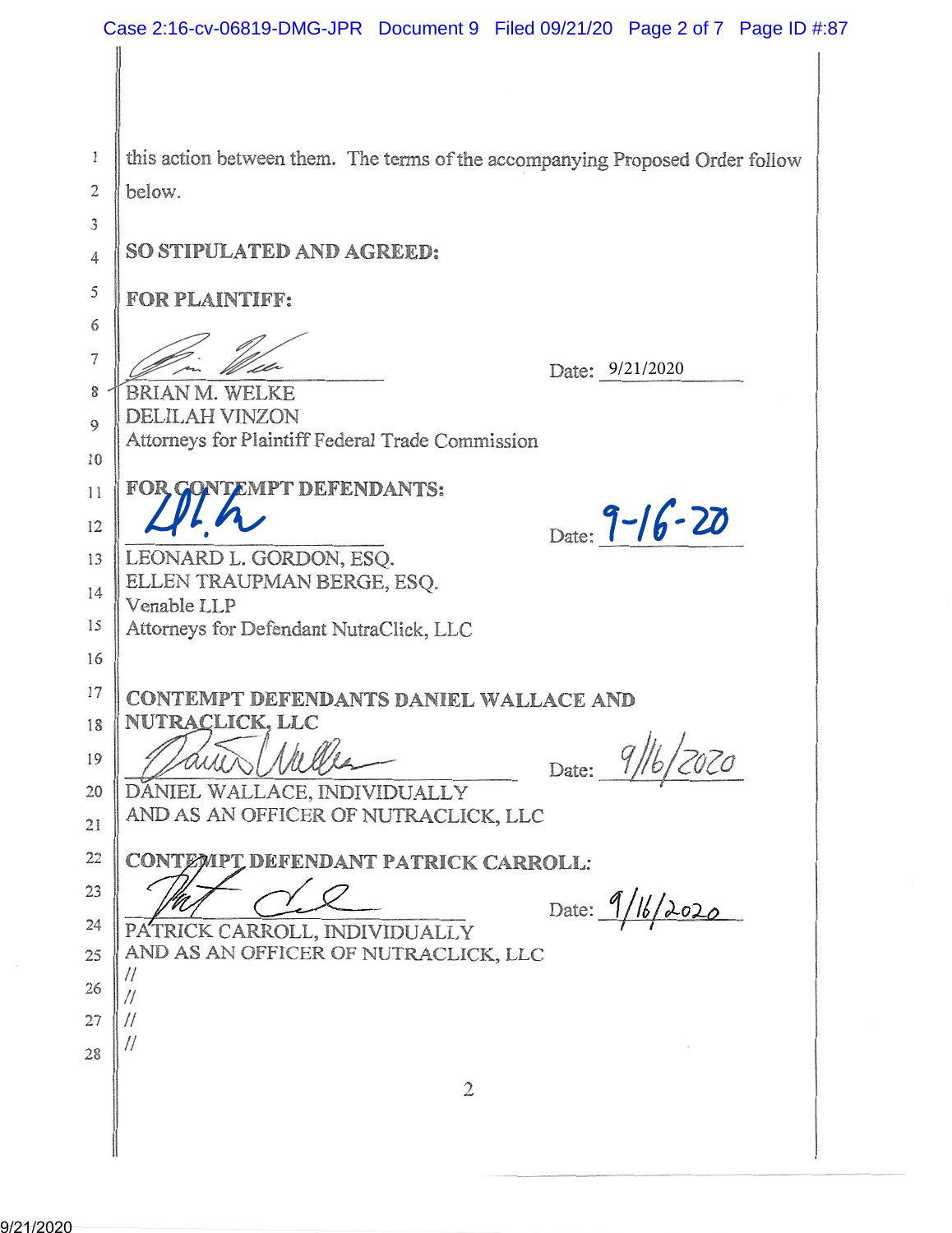# **TERMS OF THE PROPOSED ORDER FINDINGS**

1. This Court has jurisdiction over this matter.

2. The Stipulated Order entered by this Court on September 20, 2016, is valid and unambiguous. The Court entered the Stipulated Order enjoining NutraClick and its officers from, *inter alia*, (1) misrepresenting the length of consumers' trial periods before consumers are charged or billed and the timing of any charge or bill (Sections I.G, I.F); (2) failing to disclose clearly and conspicuously and in close proximity to consumers' provision of billing information the deadline by which consumers must act in order to stop all recurring charges (Section II.A.3); (3) failing to send consumers who purchased goods or services through a Negative Option Feature written confirmation including clear and conspicuous disclosures of the terms of the Negative Option Feature specifically including the deadline by which consumers must act to stop a recurring charge (Section II.B); and (4) violating ROSCA by failing to clearly and conspicuously disclose the deadline by which consumers must act to avoid a recurring charge, before obtaining consumers' billing information (Section V).

3. Contempt Defendants had notice of the Stipulated Order.

4. On September 21, 2020, the Commission filed with this Court a Complaint for Permanent Injunction and Other Equitable Relief in *FTC v. NutraClick, LLC, et al.* ("Complaint"), Case No. 2:20-cv-08612 (C.D. Cal.), alleging that NutraClick and its officers in connection with charging or attempting to charge consumers for products sold through a negative option feature, did not clearly and conspicuously disclose all material terms of the transaction, such as the billing date that consumers would be charged, before obtaining consumers' billing information or consent to pay, in violation of ROSCA and the TSR.

5. The Commission alleges the conduct described in the Complaint violates the Stipulated Order.

1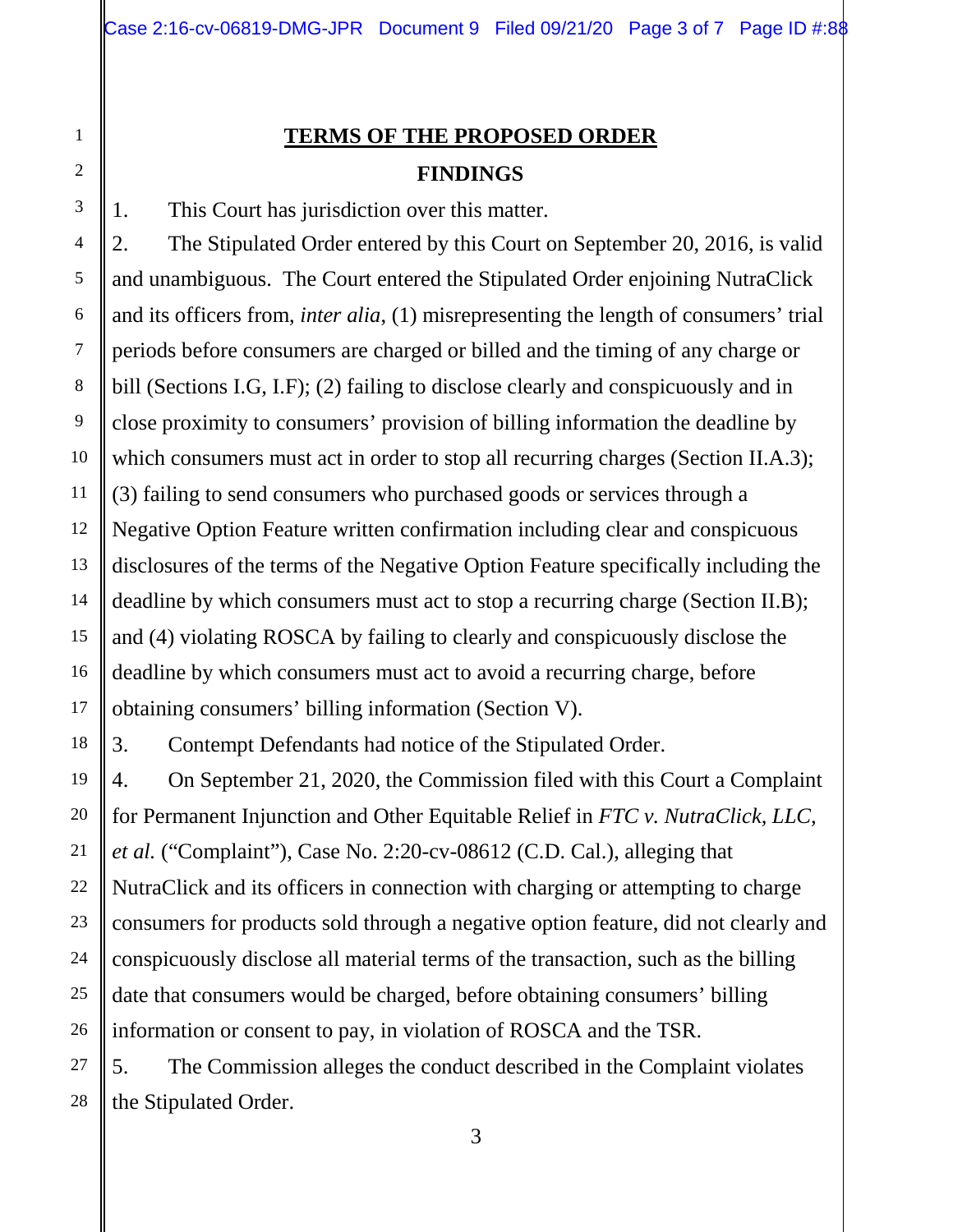1 2 3 4 6. Contempt Defendants neither admit nor deny the allegations identified in Paragraphs 2 through 5, above, or as otherwise stated in the Complaint, except as specifically stated in this Order and any Order of the Court resolving the allegations of the Complaint. Defendants admit the facts necessary to establish jurisdiction.

7. The parties have agreed to settle the Commission's contempt allegations with entry of this Order.

8. Contempt Defendants waive any claim that they may have under the Equal Access to Justice Act, 28 U.S.C. § 2412, concerning the prosecution of this action through the date of this Order, and agree to bear their own costs and attorney fees. 9. Contempt Defendants waive all rights to appeal or otherwise challenge or contest the validity of this Order.

**DEFINITIONS**

For the purpose of this Order, the following definitions apply:

A. **"Corporate Defendant"** means NutraClick, LLC and its successors and assigns.

B. **"Contempt Defendants"** means Corporate Defendant and both Individual Defendants, individually, collectively, or in any combination.

C. **"Individual Defendants"** means Daniel Wallace and Patrick Carroll.

#### **ORDER**

## **I. MONETARY JUDGMENT**

IT IS ORDERED that:

A. Judgment in the amount of one million thirty-nine thousand eight hundred twenty-four dollars and twenty-four cents (\$1,039,824.24) is entered in favor of the Commission against Contempt Defendants, jointly and severally, as compensatory contempt relief.

B. Contempt Defendants are ordered to pay to the Commission one million thirty-nine thousand eight hundred twenty-four dollars and twenty-four cents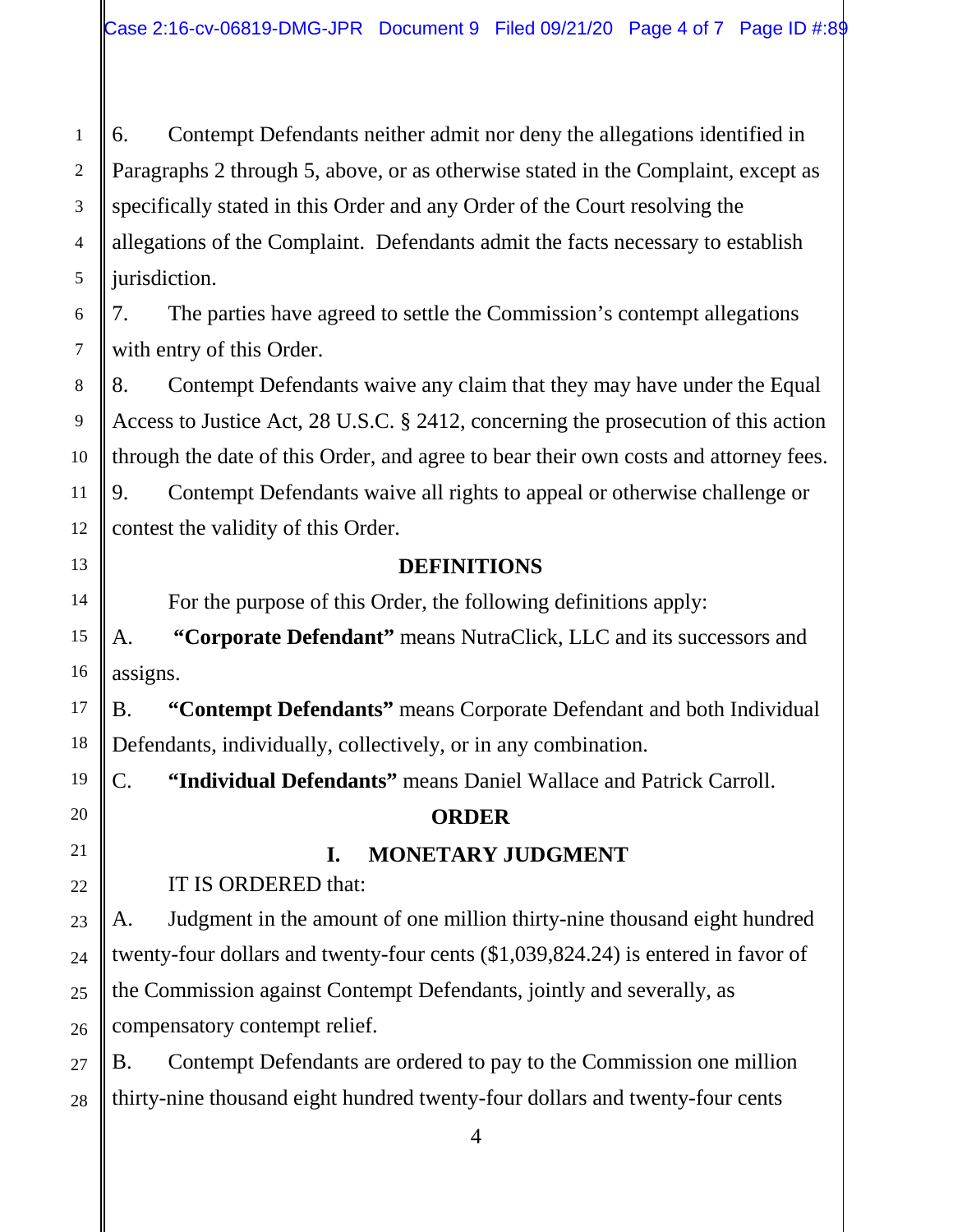(\$1,039,824.24), which, as Contempt Defendants stipulate, their undersigned counsel holds in escrow for no purpose other than payment to the Commission. Such payment must be made within 7 days of entry of this Contempt Order by electronic fund transfer in accordance with instructions provided by a representative of the Commission.

## **II. ADDITIONAL MONETARY PROVISIONS**

IT IS FURTHER ORDERED that:

A. Contempt Defendants relinquish dominion and all legal and equitable right, title, and interest in all assets transferred pursuant to this Contempt Order and may not seek the return of any assets.

B. The factual findings above will be taken as true, without further proof, in any subsequent civil litigation by or on behalf of the Commission, including in a proceeding to enforce its rights to any payment or monetary judgment pursuant to this Contempt Order, such as a nondischargeability complaint in any bankruptcy case.

C. The factual findings above and the facts alleged in the FTC's Complaint establish all elements necessary to sustain an action by the Commission pursuant to Section  $523(a)(2)(A)$  of the Bankruptcy Code, 11 U.S.C. §  $523(a)(2)(A)$ , and this Order will have collateral estoppel effect for such purposes.

D. Contempt Defendants acknowledge that their Taxpayer Identification Numbers (Social Security Numbers or Employer Identification Numbers) may be used for collecting and reporting on any delinquent amount arising out of this Order, in accordance with 31 U.S.C. § 7701.

E. All money paid to the Commission pursuant to this Order may be deposited into a fund administered by the Commission or its designee to be used for equitable relief, including consumer redress and any attendant expenses for the administration of any redress fund. If a representative of the Commission decides that direct redress to consumers is wholly or partially impracticable or money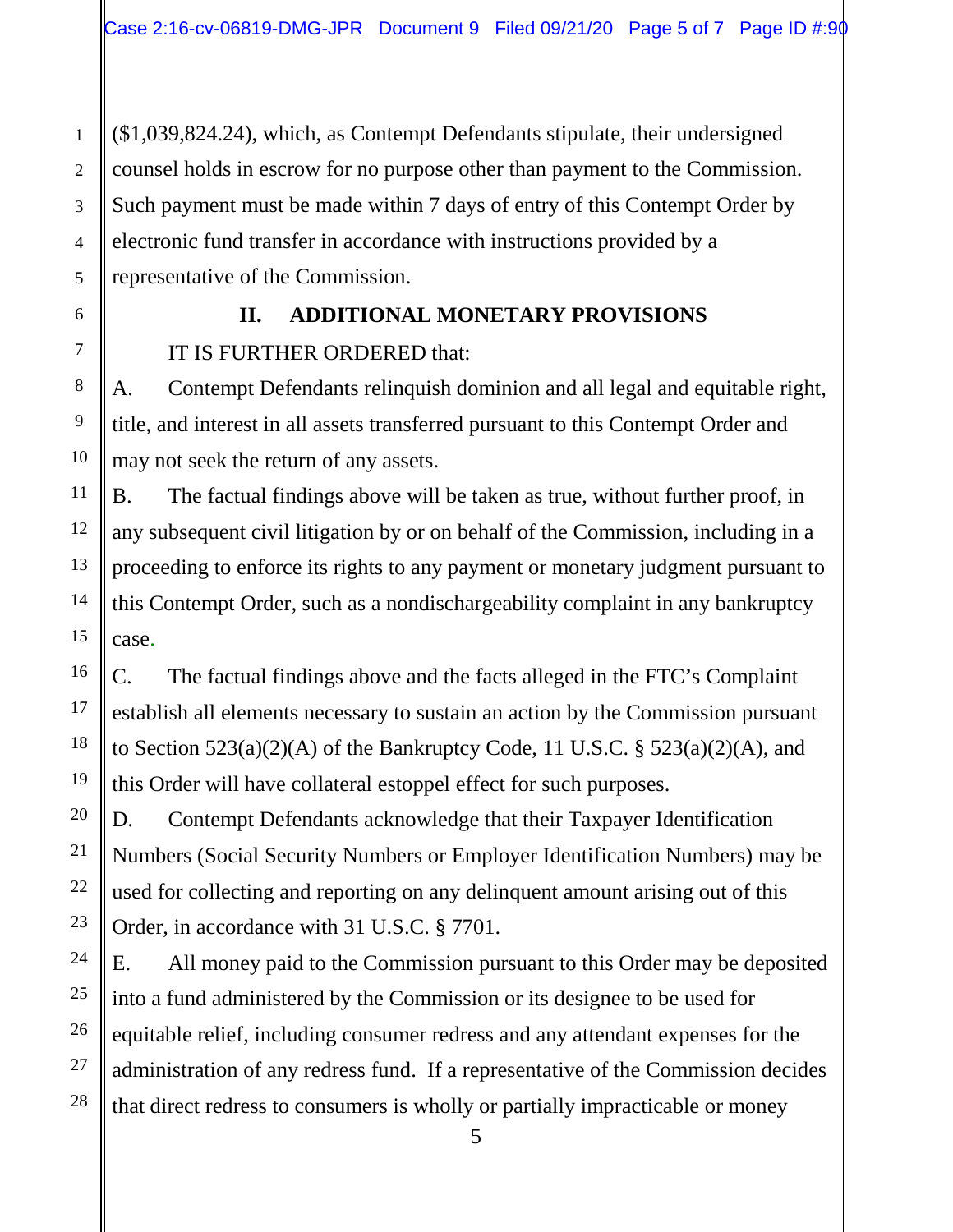remains after redress is completed, the Commission may apply any remaining money for such other equitable relief (including consumer information remedies) as it determines to be reasonably related to Contempt Defendants' practices described in the Findings section above. Any money not used for such equitable relief is to be deposited to the U.S. Treasury as disgorgement. Defendants have no right to challenge any actions the Commission or its representatives may take pursuant to this Subsection.

#### **III. CUSTOMER INFORMATION**

IT IS FURTHER ORDERED that Contempt Defendants, Contempt Defendants' officers, agents, and employees, and all other persons in active concert or participation with any of them, who receive actual notice of this Order, whether acting directly or indirectly, in connection with advertising, marketing, promotion, offering for sale, or sale of any good or service with a negative option feature must provide sufficient customer information to enable the Commission to efficiently administer consumer redress. If a representative of the Commission requests in writing any information related to redress, Contempt Defendants must provide it, in the form prescribed by the Commission, within 14 days.

#### **IV. RETENTION OF JURISDICTION**

IT IS FURTHER ORDERED that this Court retains jurisdiction of this matter for purposes of construction, modification, and enforcement of this Order.